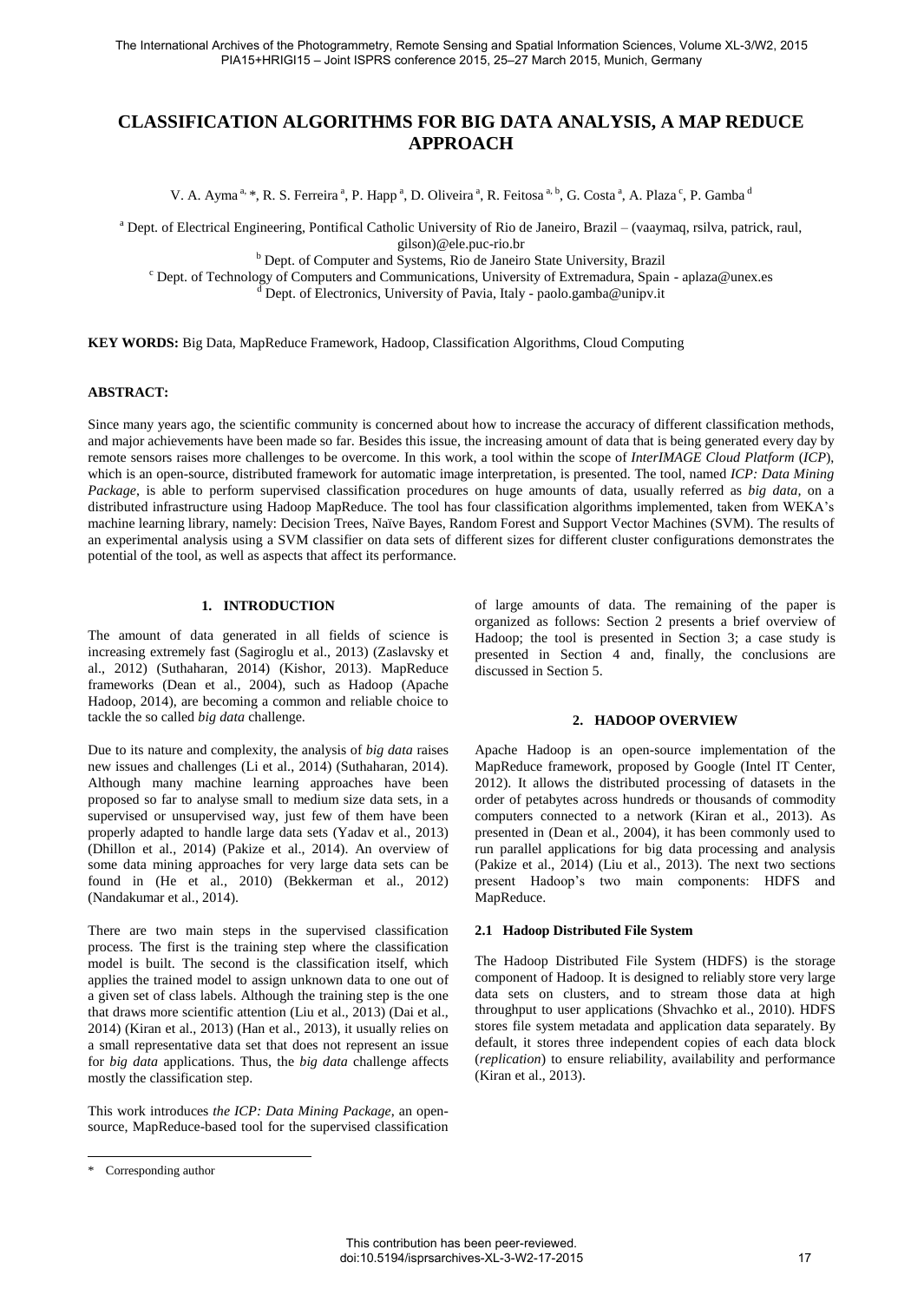## **2.2 Hadoop MapReduce**

Haddop MapReduce is a parallel programming technique for distributed processing, implemented on top of HDFS (Grolinger et al., 2014). The Hadoop MapReduce engine consists of a *JobTracker* and several *TaskTrackers*. When a MapReduce job is executed, the JobTracker splits it into smaller tasks (map and reduce) handled by the TaskTrackers. In the Map step, the master node takes the input, divides it into smaller subproblems and distributes them to worker nodes. Each worker node processes a sub-problem and writes its results as key/value pairs. In the Reduce step, the values with the same key are grouped and processed by the same machine to form the final output (Kiran et al., 2013).

## **2.3 Pig**

*Pig* is a framework for executing data flows in parallel on Hadoop. It has two components: a language and an engine. *Pig's* language, called Pig Latin, makes it easier for nontechnical users to interact with MapReduce by providing a highlevel language that is also extensible (Apache PIG, 2014) (Olston et al., 2008). Pig Latin can be extended through the use of User Defined Functions (*UDFs*), which can be written in Java, Jython, Python, JavaScript, Ruby and Groovy. Through *UDFs*, users can create custom functions that meet their specific needs. Pig's engine takes a Pig Latin script and compiles it automatically in MapReduce jobs.

## **3. ICP: DATA MINING PACKAGE**

*InterIMAGE Cloud Platform* (*ICP*) is an open source, distributed framework for automatic interpretation of remote sensing and medical image data built on top of Hadoop (Ferreira et al., 2014). *ICP: Data Mining Package* is one of the tools within the scope of this framework, which is an opensource software tool implemented in Java and freely available in http://www.lvc.ele.puc-rio.br/wp/?p=1831. Up to now, it embodies four classification algorithms taken from the *WEKA* (Machine Learning Group at the University Waikato, 2014) java library: Naïve Bayes Classifier, Decision Trees, Random Forest and Support Vector Machines (SVM).

The parallel procedure works as follows. The data to be classified, henceforth called *big data* set is stored on HDFS. The training set is stored on an auxiliary storage system. When the execution starts, each HDFS block is processed by a different map task. The map task, firstly, reads the training data set and trains the classifier. After that, the trained classification model is used to classify the *big data set*. The multiple executions of the training step (for each map) should not impact the computational performance substantially because the amount of training data is small compared to the *big data set,* which accounts for most of the processing time.

A brief example of a *Pig Latin* script is presented in Table 1. In this script, a SVM classification process is performed using a given training and testing set, and saving the result in a defined output file.

### *Pig Latin* script that executes a SVM classification

REGISTER …/pathTO/weka.jar; REGISTER …/pathTO/interimage-pig-datamining.jar; DEFINE II\_SVMClassifier br.puc\_rio.ele.lvc.interimage.datamining.udf.SVMClassifier ('…/pathTo/trainSet.csv', 'configurationOptions');

dataTest = LOAD '…/pathTo/testSet.csv' USING org.apache.pig.piggybank.storage.CSVExcelStorage(',', 'YES\_MULTILINE', 'NOCHANGE', 'SKIP\_INPUT\_HEADER') AS (Att\_1:float, ..., Att\_n:float);

classes = FOREACH dataTest GENERATE II\_SVMClassifier(Att\_1, …, Att\_n) AS csfrOutcome;

STORE classes INTO '…/pathTO/output.csv' USING org.apache.pig.piggybank.storage.CSVExcelStorage(',', 'YES\_MULTILINE', 'NOCHANGE');

Table 1. Pig Latin script that perform a SVM classification.

## **4. EXPERIMENTS AND RESULTS**

This section reports some experiments conducted upon *ICP: Data Mining Package.* These experiments were carried out on the Mortar platform (Mortar Data, 2014) (Amazon Web Services, 2014), a cloud-computing, open-source framework for organizing, developing, testing, and deploying big data processing applications based on Hadoop. This platform relies on Amazon Elastic MapReduce (Amazon EMR, 2014), which uses the Hadoop framework to distribute the data and processing across a resizable Amazon Elastic Compute Cloud cluster (Amazon EC2, 2014), and on Amazon Simple Storage Service (Amazon S3, 2014).

On Mortar one can work directly with *Pig* on Hadoop and configure the number of cluster nodes on which the *Pig Latin* script will be executed in a simple and flexible way. The next sections will present the datasets used in this work.

## **4.1 Urban Hyperspectral Data Set**

The tests reported henceforward were performed on Pavia hyperspectral data set (Hypercomp Research Group, 2014). It consists of a hyperspectral image collected by the ROSIS optical sensor over the University of Pavia, Italy. The image contains 610×340 pixels at 1.3 meters per pixel resolution over 103 spectral bands (from 0.43 to 0.86 μm).

The data set has nine ground truth classes of interest, comprising urban, soil and vegetation classes. In our experiments 3921 pixels were selected for training and 42776 pixels for testing, as shown in Figure 1(b) and Figure 1(c) respectively; and a Pavia hyperspectral false color composition image is presented in Figure 1(a). The classes' distribution within each data set is presented in Table 2.

The size of the Pavia hyperspectral ground truth is approximately 20Mb. Synthetic data sets were built from it, with 100, 200 and 500 times the original data set size, yielding data files with around 2Gb, 4Gb and 10Gb respectively. Only these three datasets were considered in the experiments since the original dataset is too small for Hadoop.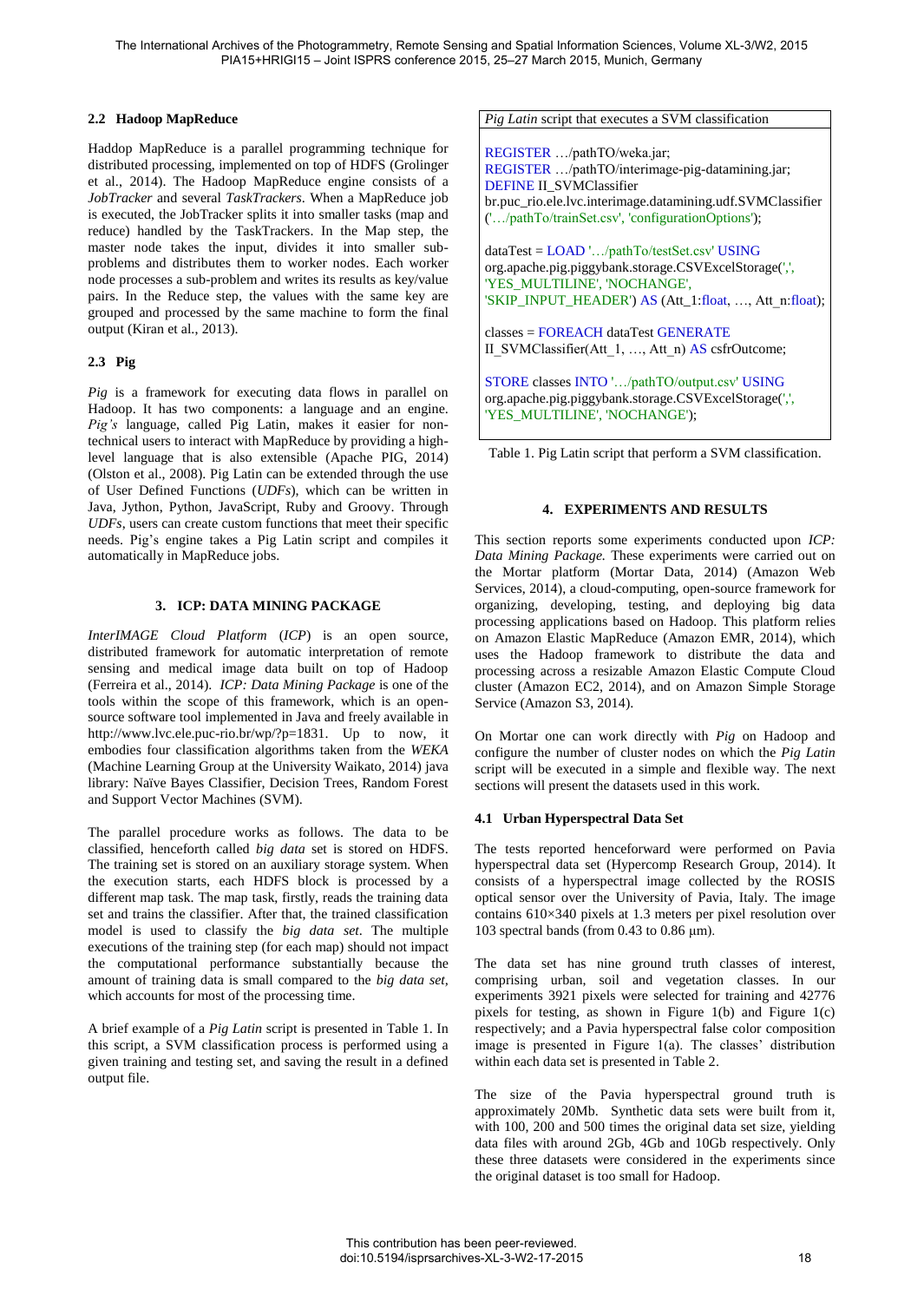

Figure 1. (a) Pavia hyperspectral image (false color composition, R-band 45,G-band 27, B-band 11); (b) Training data set; (c) Test data set.

|                      | Training | Testing    | Color in |
|----------------------|----------|------------|----------|
| Classes              | Set      | <b>Set</b> | Figure   |
|                      | Points   | Points     | 1(c)     |
| Asphalt              | 548      | 6304       |          |
| Meadows              | 540      | 18146      |          |
| Gravel               | 392      | 1815       |          |
| <b>Trees</b>         | 524      | 2912       |          |
| <b>Metal Sheets</b>  | 265      | 1113       |          |
| Bare Soil            | 532      | 4572       |          |
| <b>Bitumen</b>       | 375      | 981        |          |
| Self-blocking Bricks | 514      | 3364       |          |
| Shadow               | 231      | 795        |          |

Table 2. Classes considered in the experimental analysis.

### **4.2 Experimental Results**

The SVM classification algorithm was used to evaluate the tool. WEKA uses the Jhon Platts sequential minimal optimization algorithm for training the SVM (Platt, 1998). In the experiences, a multi-class pairwise (one versus one) SVM classification with a polynomial function kernel was performed, with a complexity parameter C = 1.0 and exponent value  $\gamma = 1.0$ over a 5-fold cross validation procedure.

The SVM had as inputs, the first nine principal components computed from the 103 bands of the Pavia hyperspectral image. Figure 2 shows the outcome and the overall accuracy. The classification algorithm was applied on the 2GB, 4GB and 10GB data sets, in a local mode configuration (used as baseline) and in clusters with 10, 20 and 50 nodes on the Mortar platform. Each node in the cluster had 4 64-bit virtual cores, 15GB of RAM and a high-performance network.

Table 3 presents the execution times for each test data set running on the local mode and on the 10-, 20- and 50-node cluster configurations. For the local mode, the observed execution time grows almost linearly with the size of the input data. The results also show that the execution times drop consistently from the local mode to the other configurations.

| Data Set | Execution Time (seconds) |          |          |          |  |
|----------|--------------------------|----------|----------|----------|--|
|          | 1 Node                   | 10 Nodes | 20 Nodes | 50 Nodes |  |
| $2$ GB   | 968                      | 121      | 112      | 97       |  |
| 4 GB     | 2040                     | 146      | 122      | 111      |  |
| $10$ GB  | 4827                     | 285      | 185      | 126      |  |

Table 3. Execution time for each configuration.



Figure 2. SVM classification outcome image on the Pavia Hypersectral data set (Overal Accuracy: 78,26%).



Figure 3. Speedups for each data set.

Figure 3 shows the speedup achieved by each cluster configuration for each image. It can be seen that, as the size of the data set increases, each cluster configuration achieves better speedups. This is because, for larger data sets, Hadoop can profit more from the available cores producing a higher parallelization. This also explains why larger data sets show higher speedup gains from one cluster configuration to the other. For the 4GB image, the speedups were 13.97, 16.72 and 18.38, respectively. Finally, for the 10GB image, the speedups were 16.94, 26.09 and 38.31.

On the other hand, as the cluster size increases, the classification for smaller data sets might underutilize the cluster resources. This result indicates that there is a threshold above which increasing the number of nodes does not produce substantial performance gains. For the 2GB image, for example, the speedups were 8.0, 8.64 and 9.98, for the 10-, 20- and 50 node clusters, respectively.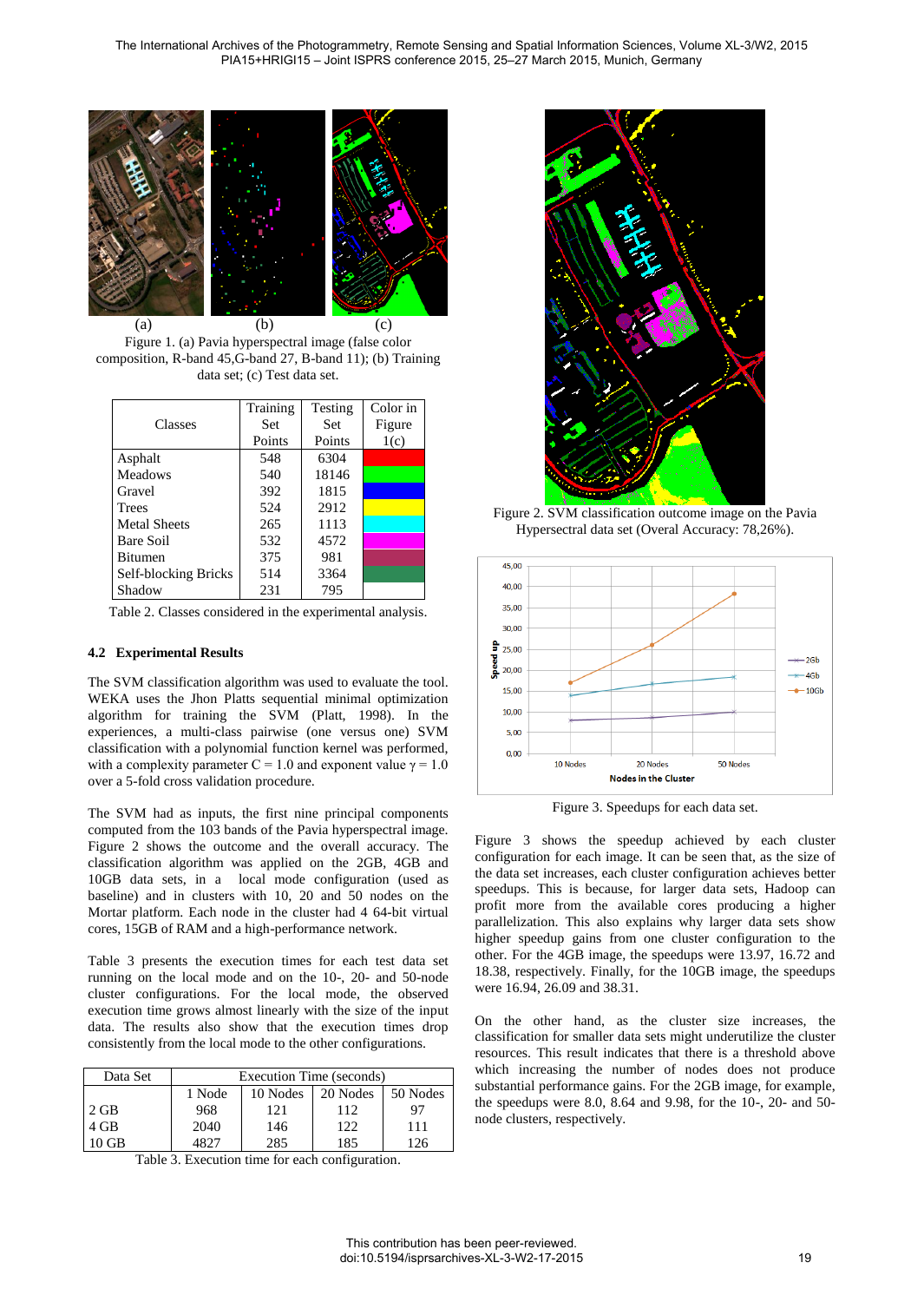#### **5. CONCLUSIONS**

In this paper, *ICP: Data Mining Package* is presented, a tool able to perform classification processes on huge amounts of data, exploiting the benefits of working on clusters with the Hadoop framework.

An experimental analysis indicated that the speedup achieved by the tool increases with the amount of data being processed. Additionally, the results showed that increasing the number of nodes in the cluster does not necessarily provide a corresponding reduction of execution times. Thus, the proper cluster configuration depends not only on the operations to be executed but also on the amount of input data; there must be a balance between the amount of data to be processed and the number of nodes to be used to achieve the best performance.

#### **ACKNOWLEDGEMENTS**

The authors acknowledge the support provided by CNPq (Conselho Nacional de Desenvolvimento e Pesquisa), CAPES (Coordenação de Aperfeiçoamento de Pessoal de Nível Superior) and FP7 (Seventh Framework Programme) in the scope of the TOLOMEO Project.

### **REFERENCES**

Amazon Web Services, 2014. *Amazon EC2*. http://aws.amazon.com/ec2/ (3 Nov. 2014).

Amazon Web Services, 2014. *Amazon EMR*. http://aws.amazon.com/elasticmapreduce/ (3 Nov. 2014).

Amazon Web Services, 2014. *Amazon S3*. http://aws.amazon.com/s3/ (3 Nov. 2014).

Amazon Web Services, 2014. *AWS Case Study: Mortar Data*. http://aws.amazon.com/solutions/case-studies/mortar-data/ (3) Nov. 2014).

Apache Hadoop, 2014. Welcome to Apache™ Hadoop®. http://hadoop.apache.org (3 Nov. 2014).

Apache PIG, 2014. *Welcome to Apache Pig!.* http://pig.apache.org/ (7 Nov. 2014).

Bekkerman, R., Bilenko, M., and Langford, J., 2012. *Scaling up Machine Learning: Parallel and Distributed Approaches.* Cambridge University Press.

Dai, W., and Ji, W., 2014. A MapReduce Implementation of C4.5 Decision Tree Algorithm. *International Journal of Database Theory and Application,* 7(1), pp. 49-60.

Dean, J., and Ghemawat, S., 2004. MapReduce: Simplified Data Processing on Large Clusters. *Proceedings of the 6th Conference on Symposium on Opearting Systems Design and Implementation,* 6, pp. 137-149.

Dhillon, S., and Kaur, K., 2014. Comparative Study of Classification Algorithms for Web Usage Mining. *International Journal of Advanced Research in Computer Science and Software Engineering,* 4(7), pp. 137-140.

Ferreira, R., Oliveira, D., Happ, P., Costa, G., Feitosa, R., and Bentes, C., 2014. InterIMAGE 2: The Architecture of an Open Source, High Performance Framework for Automatic, Knowledge-Based Image Interpretation. *International Geographic Object-Based Image Analysis Conference.* Thessaloniki, Greece.

Grolinger, K., Hayes, M., Higashino, W., L'Heureaux, A., Allison, D., and Capretz, M., 2014. Challenges for MapReduce in Big Data. *IEEE 10th World Congress on Services*, pp. 182- 189.

Han, J., Liu, Y., and Sun, X., 2013. A Scalable Random Forest Algorithm Based on MapReduce. *4th IEEE International Conference on Software Engineering and Service Science*, pp. 849-852.

He, Q., Zhuang, F., Li, J., and Shi, Z., 2010. Parallel Implementation of Classification Algorithms Based on MapReduce. *International Conference on Rough Set and Knowledge Technology*, pp. 655-662.

Hypercomp Research Group., 2014. New Digital Repository for Remotely Sensed Hyperspectral Imagery with Unmixing Based Retrieval Functionality. http://www.hypercomp.es/repository/ (3 Nov. 2014)

Intel IT Center., 2012. *Apache Hadoop Community Spotlight: Apache MapReduce* http://www.intel.com/content/www/us/en/big-data/hadoopspotlight-apache-mapreduce-paper.html (3 Nov. 2014).

Kiran, M., Kumar, A., Mukherjee, S., and Prakash, R., 2013. Verification and Validation of MapReduce Program Model for Parallel Support Vector Machine. *International Journal of Computer Science Issues,* 10(3), pp. 317-325.

Kishor, D., 2013. Big Data: The New Challenges in Data Mining. *International Journal of Innovative Research in Computer Science & Technology,* 1(2), pp. 39-42.

Li, J., Xu, Z., Jiang, Y., and Zhang, R., 2014. The Overview of Big Data Storage and Management. *International Conference on Cognitive Informatics and Cognitive Computing*, pp. 510- 513.

Liu, B., Blasch, E., Chen, Y., Shen, D., and Chen, G., 2013. Scalable Sentiment Classification for Big Data Analysis Using Naïve Bayes Classifier. *IEEE International Conference on Big Data*, pp. 99-104.

Machine Learning Group at the University Waikato, 2014. *Weka 3: Data Mining Software in Java*. http://www.cs.waikato.ac.nz/~ml/weka/index.html (3 Nov. 2014)

Mortar Data, 2014. *Mortar*. https://www.mortardata.com/ (3 Nov. 2014).

Nandakumar, A., and Yambem, N., 2014. A Survey on Data Mining Algorithms on Apache Hadoop Platform. *International Journal of Emerging Technology and Advanced Engineering,*  4(1), pp. 563-565.

Olston, C., Reed, B., Srivastava, U., Kumar, R., and Tomkins, A., 2008. Pig Latin: A Not-So-Foreign Language for Data